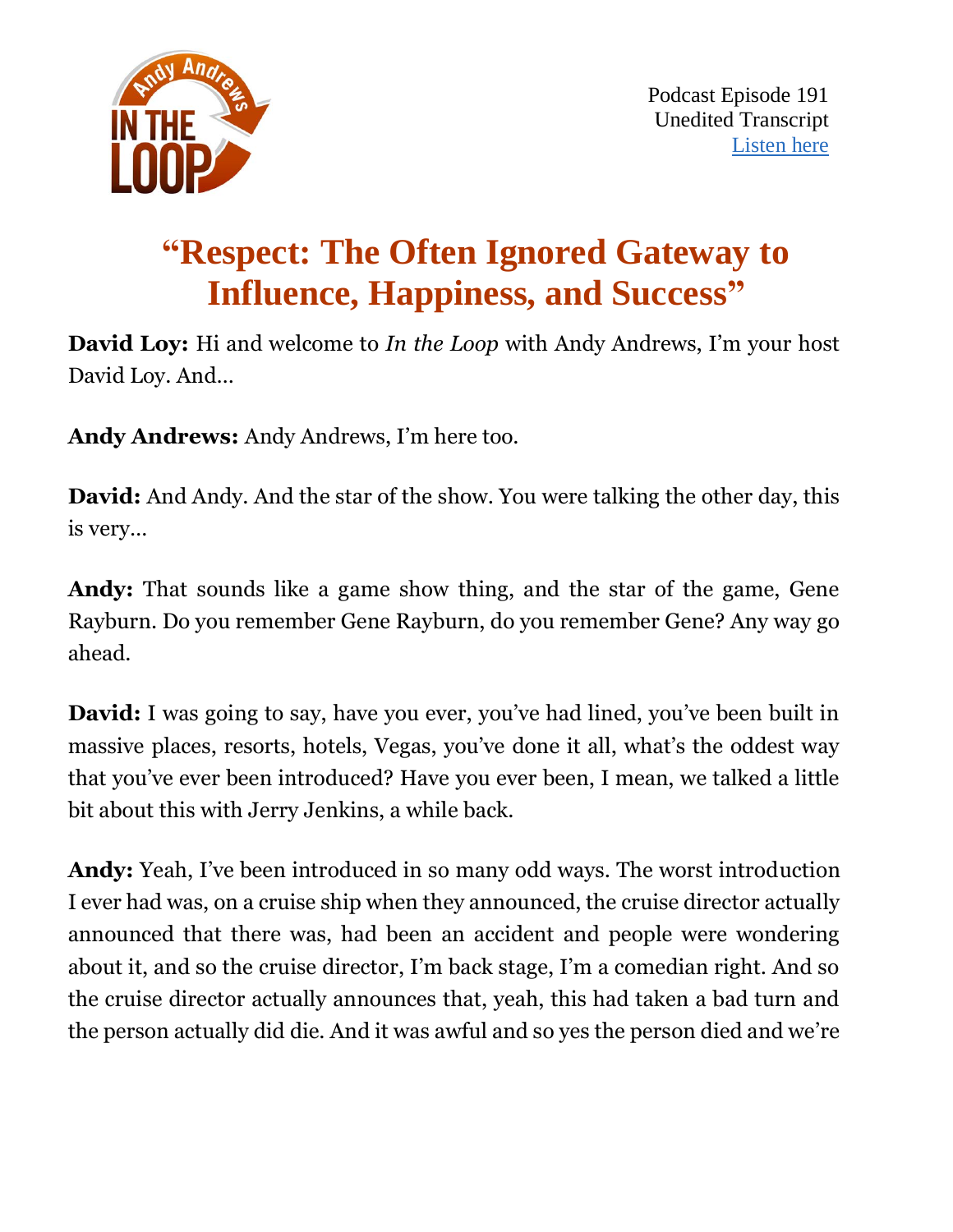going to put the person, we'll put the address to the family and person off, so yeah, the person did die. And now here to make you laugh,

**David:** Oh boy.

**Andy:** And I'm sitting backstage going, oh please, no, no, really? Really, no. And so I've had that. So I've had that. I've also had people, I've actually been in my dressing room, and had people like, run and beat on the door, they just introduced you. And I'm going, ok, they could've actually told me they were going to do that.

**David:** Give me a heads up.

**Andy:** We could do a whole show on that.

**David:** That's funny. I don't know why I thought of that. That's very interesting though. Ok, hey let's get to this week's question. We had a great little, kind of a follow up question. Remember a few weeks ago we did an episode that talked a little bit about, you talked a little bit about how you and your boys stand up for Polly at the dinner table.

**Andy:** Yeah, somebody had heard the episode with Austin and they listen to Austin and said, they were amazed that you could just hear his manners.

**David:** And he kept saying yes or no sir every time he started a sentence. And you took that further to give a couple of examples of how that manifests in your day to day life. And specifically you talked about, at the dinner table. Not just in public but also at your house. We had a great follow up question, this came from Carl, he emailed and said, Andy on a previous episode you mentioned that you and the boys stand up when Polly or any women arrives or leaves the table. What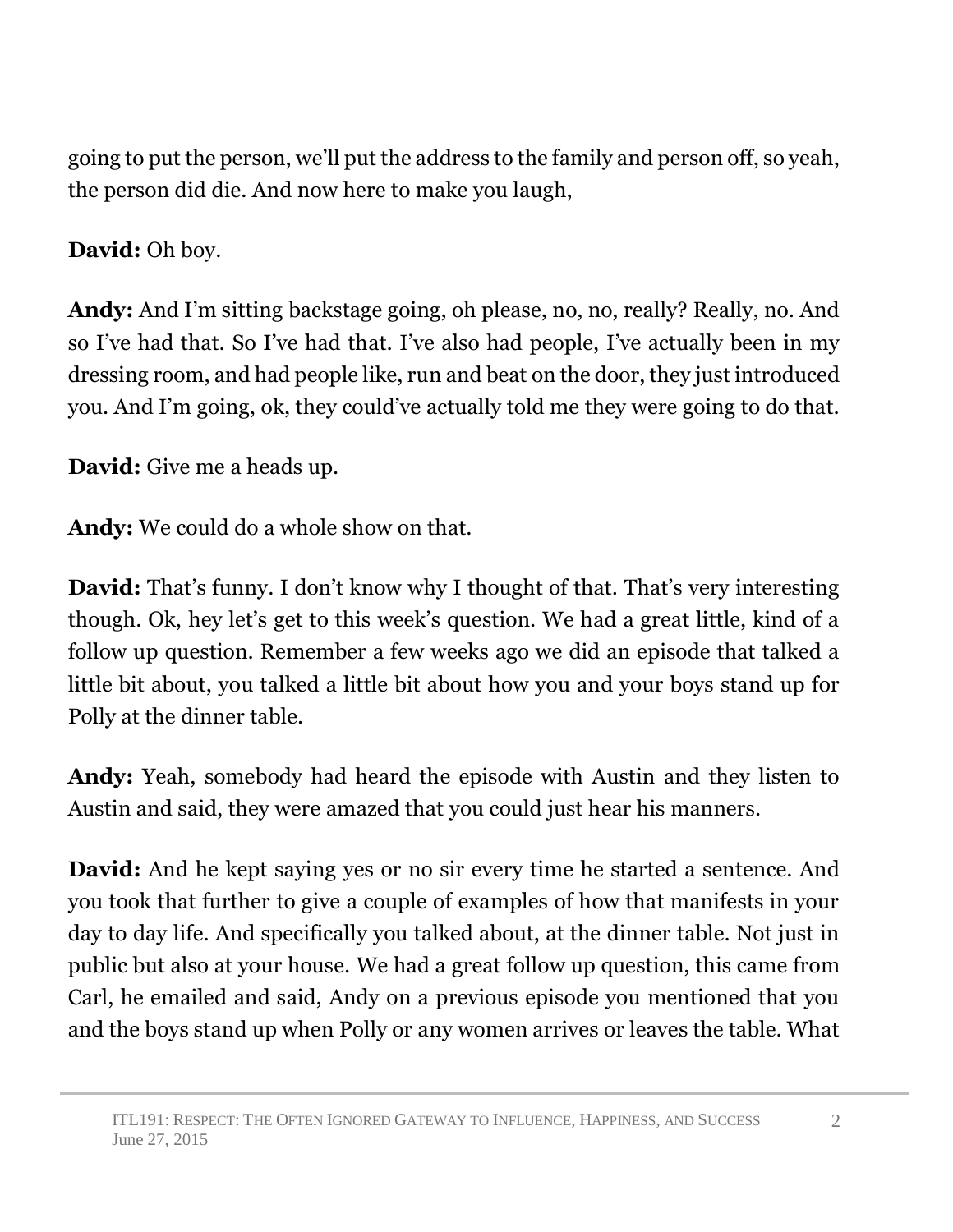are some other ways that you all go out of your way to make sure that Polly feels respected?

That's a good little follow up to what we were talking about.

**Andy:** That is a good follow up. That is a good follow up. But before as, let me set this part of my brain aside to be pondering that question and come up with several things. So that part of my brain while that's working on that, let me tell you why these things, why we think these things are important in the first place, ok.

## **David:** Ok.

**Andy:** Because we want to provide an advantage for our children when they are adults.

**David:** That's right, you've mentioned that. And how important it is that you want to take every opportunity.

**Andy:** Right. And you know, we've said it many times, we're not into raising great kids, we want to raise kids who become great adults. We all know people who had great kids. They were great kids, ok. But they got away from home and something happened. So anyway, we want our kids to have great advantages as adults. And you know, I've mentioned this one time, but I didn't really kind of finished this thought, but this will be very interesting I think, to people, I love asking HR people and CEOs this question. I'll say, ok, you put the word out, you're filling a new position. And so, it's a managerial position or supervisor position, or executive position. And let's say you get 400 applications for it. Out of those 400, we know that you bump out most of them, ok, just immediately. Alright so now you quickly get it down to 30 or 40. When you get it down to 30 or 40, somebody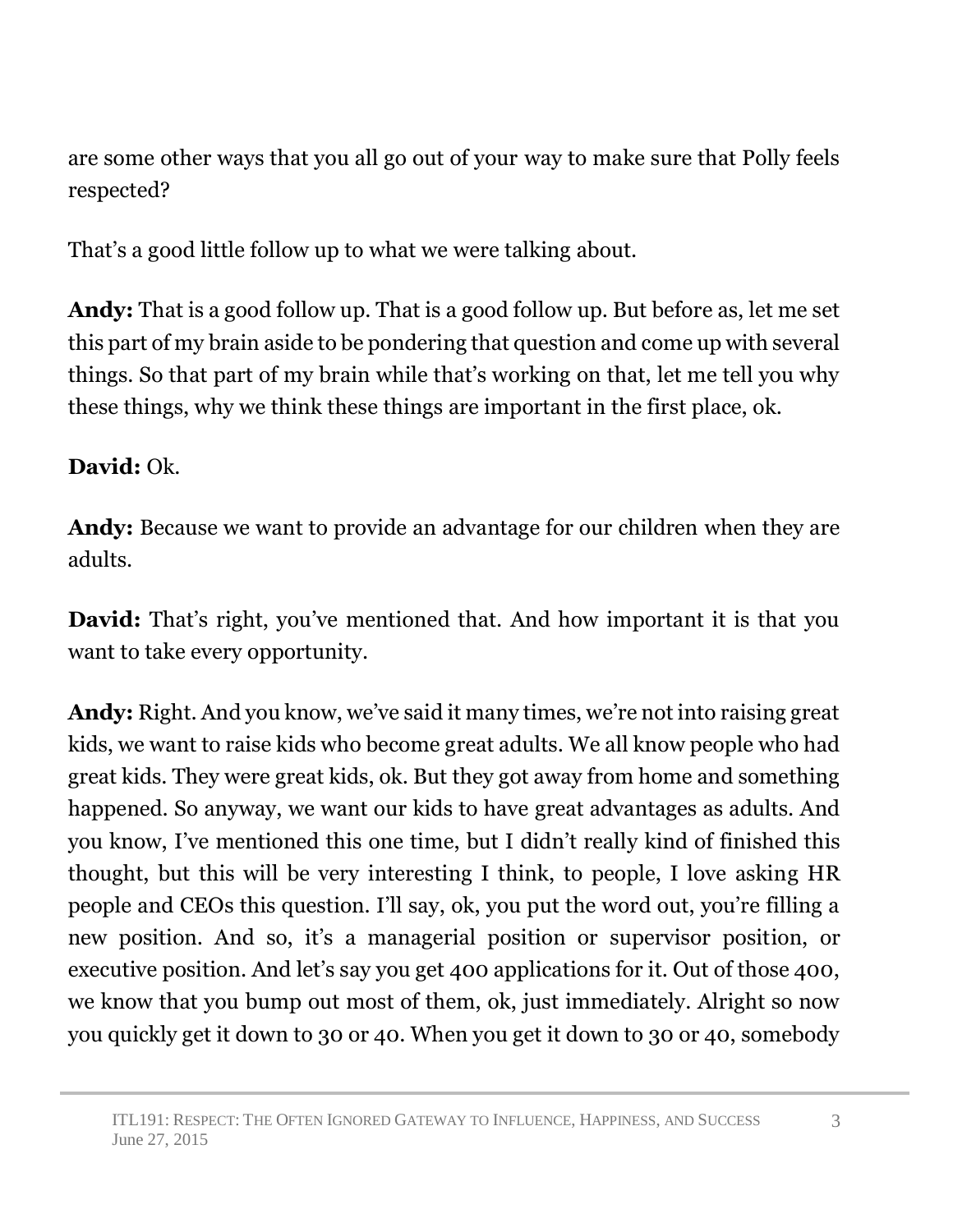is seriously looking at resumes at that point. Now you're seriously looking at the resumes, you're looking at the people who are recommending them. Now you knock it down to about 8 or 10. I do 10, I guess, do they get interviewed, do they get personal interviews? And they say, yeah, most of the time. Yeah, we do it between, and I hear between 6 and 10 or 5 and 10, that they'll personally interview these people. Alright, so here's my question. I say, alright, now, it's down to 3. And these 3, let's say they're the same age, same gender, same race, same experience, same education, they're from the same part of the country.

**David:** On the paper, they're the same person.

**Andy:** Yeah, on paper, they're the same person. And I'll say, so now what do you do? And you would be shocked at how many times I hear a version of, umm, I'd take them to dinner. And I'll say, like, you take each other to dinner? No, I take them to dinner together. And I'll say, really, now why is that? And I hear this all the time, they'll say, well, you know, I just watch them, I see how they act. I see who is it, who walks through the door first and who is it who holds the door for the other people. Who is it who stands up when a lady comes to the table? Who does it again, who does it again? Who is it, how do they shake hands? You know, how do they treat the wait staff? How do they treat each other?

**David:** Yes, ignore they're in competition with each other, how do they treat each other?

**Andy:** Right, how do they treat each other? I had one guy tell me one time, he said, I watched to see if anybody salts their food before they eat it? And I'm like, really, now why is that? He said, because there's somebody who will make a decision before they have all the facts. Like wow. So here's the thing. Obviously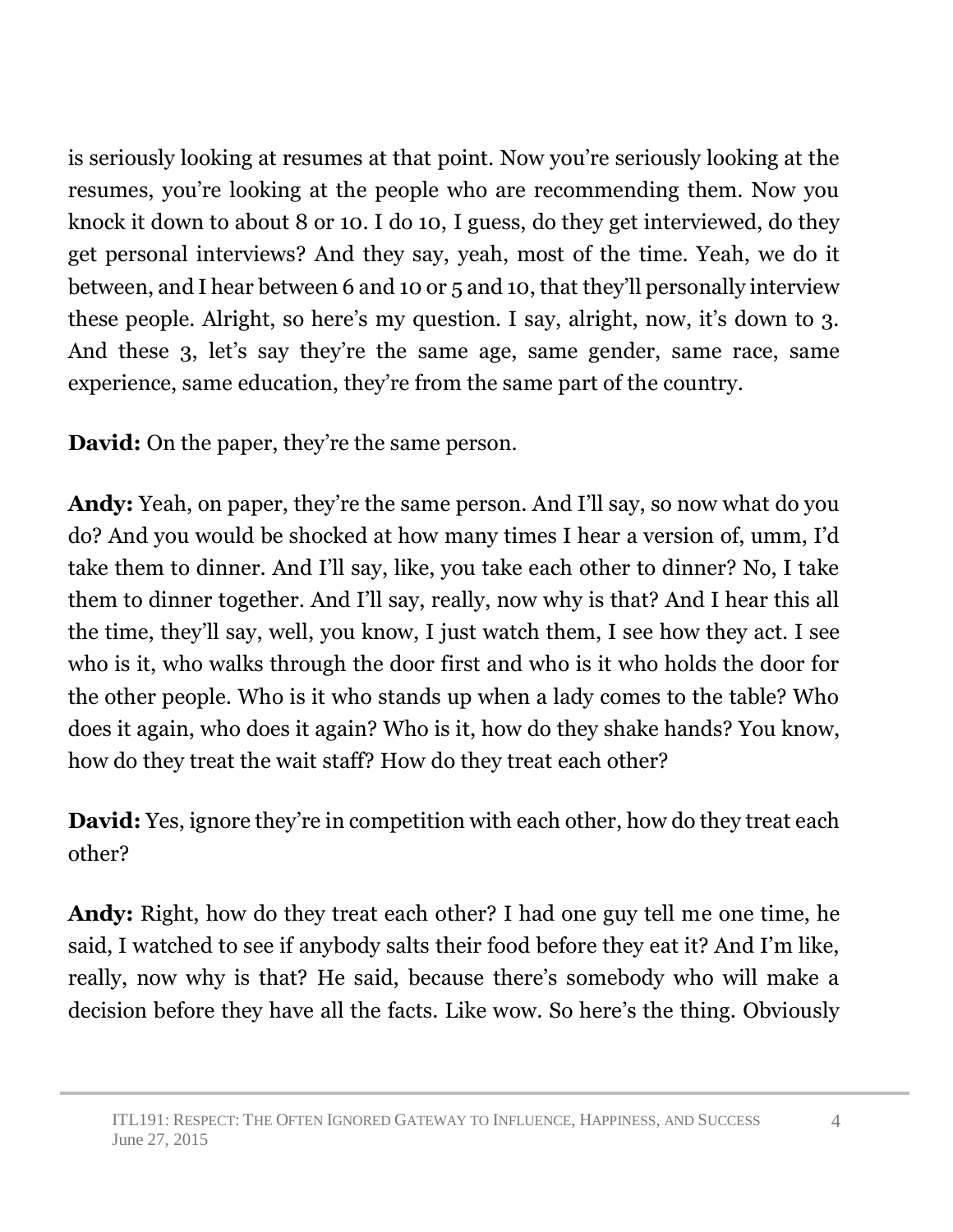everything you do matters. And so we want people to have an advantage, if we want our kids to have an advantage, everything matters.

**David:** Every little thing.

**Andy:** Right. So now to the question, the specific question, which was? What was it?

**David:** What are some of the other ways that you make sure that Polly feels respected?

**Andy:** Ok, you know, he mentioned the standing up and we do that, we do that at our house when Polly, in fact the boys will, a lot of times Polly has prepared our meal and because she's preparing the meal, so sometimes she's the last one to the table, right. And so the boys will and I do too, we stand until Polly comes to the table. And then we hold her chair and then we sit down. And if mom gets up to get something, we stand. Now some people think, well that is totally unnecessary, oh my gosh, you're in your own home. Yeah, but the way you act in your home, the way you act when you let your guard down is the way you will act in critical moments, ok. And so we want to do the same things over and over again. And so we do that. And I can't tell you how many times I've heard people talk about the boys when I'm out of town and Polly and the boys are out, eating somewhere. And they'll see the boys, these young man, stand up for their mother. And I'll tell you another thing, just kind of a little connector to that, is that not only do we stand up when a lady comes to our table or whatever, there are many times that we are in public as a family, and there are many times that people will come up to our table, ok. And sometimes you wish people wouldn't come up to your table but they do, ok. And I wish they would wait until the end of the meal, something like that. But a lot of times it maybe a friend too. Some may come to a restaurant, do you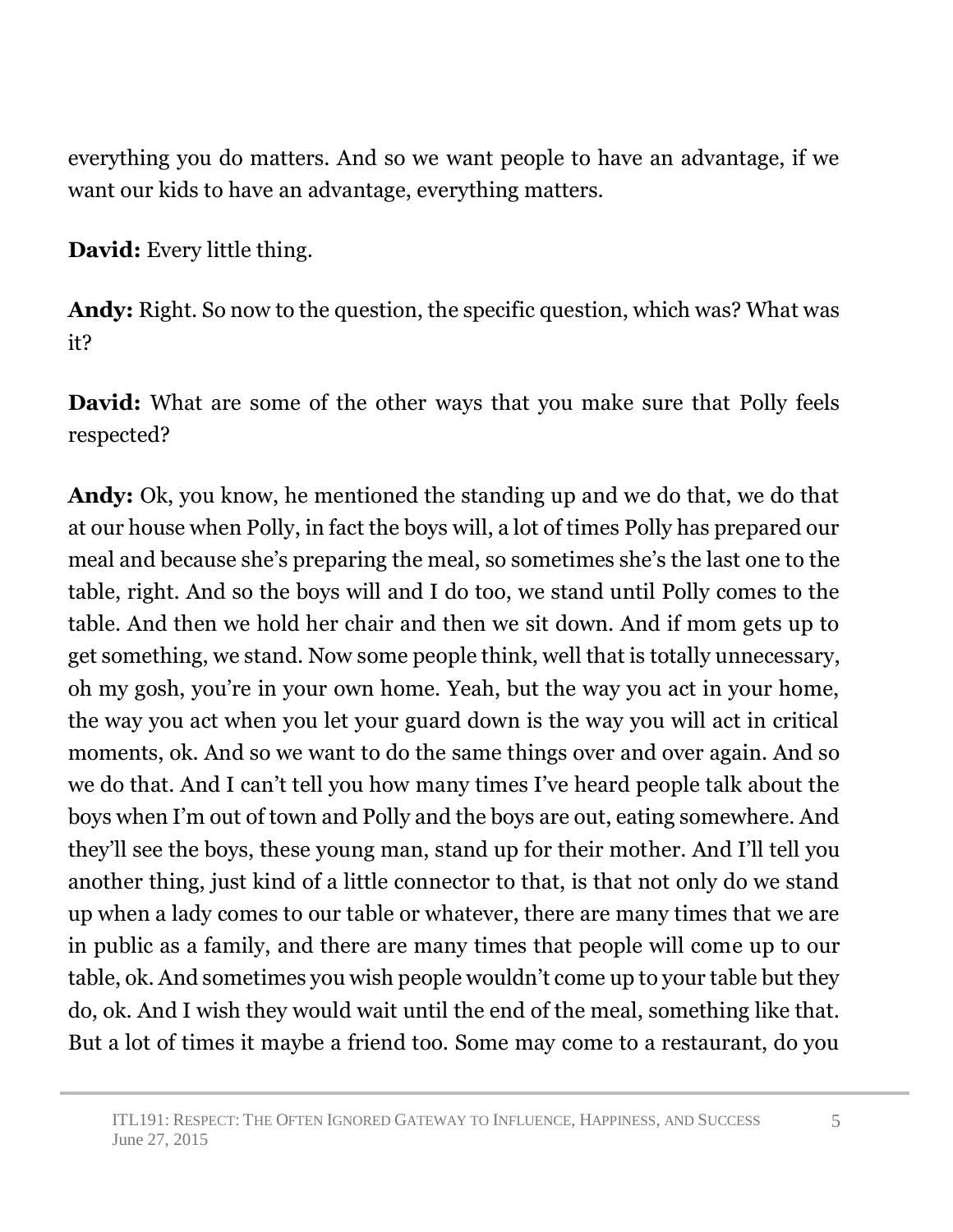know the guy, yeah, they come over and so, whether that is a man or a woman, we stand up. Now Polly does not but the guys, we stand up because you are honoring the presence of that person. And again, some might say, well that's totally unnecessary. Yeah, maybe unnecessary but man, it's certainly respectful.

# **David:** Absolutely.

**Andy:** So we also hold Polly's chair. You know, the boys learn from a very early age that mamma always walks through the door first.

**David:** So they held the door for her.

**Andy:** Ladies first, ok. And it was funny, hearing little Adam, you know, four years old, I mean, we were in a restaurant or something and some people would be behind us and Adam will go, ladies first. So that's one thing, that's a couple of things we do. We hold her chair for her, as she sits down. Now here's some things, I'm just kind of, this is rolling through my mind, very quickly, ways that I want the boys, that I teach the boys about respecting their mom. One is, you know, with Mother's Day or Polly's birthday, or something, there's nothing more common than the guys, if Mother's Day is on a Sunday, on Saturday afternoon, about 4:30 the guys are going, hey I got to get something for Mother's day. Then all of a sudden, hey dear, sorry, we got to run to the store, you know. That's fine but also I am imagining that in the back of my wife's mind is, oh, I'm an afterthought. Many things more important than mom. I don't know she thinks that or not but I sure don't want her to think that.

**David:** You'd love to avoid that if possible.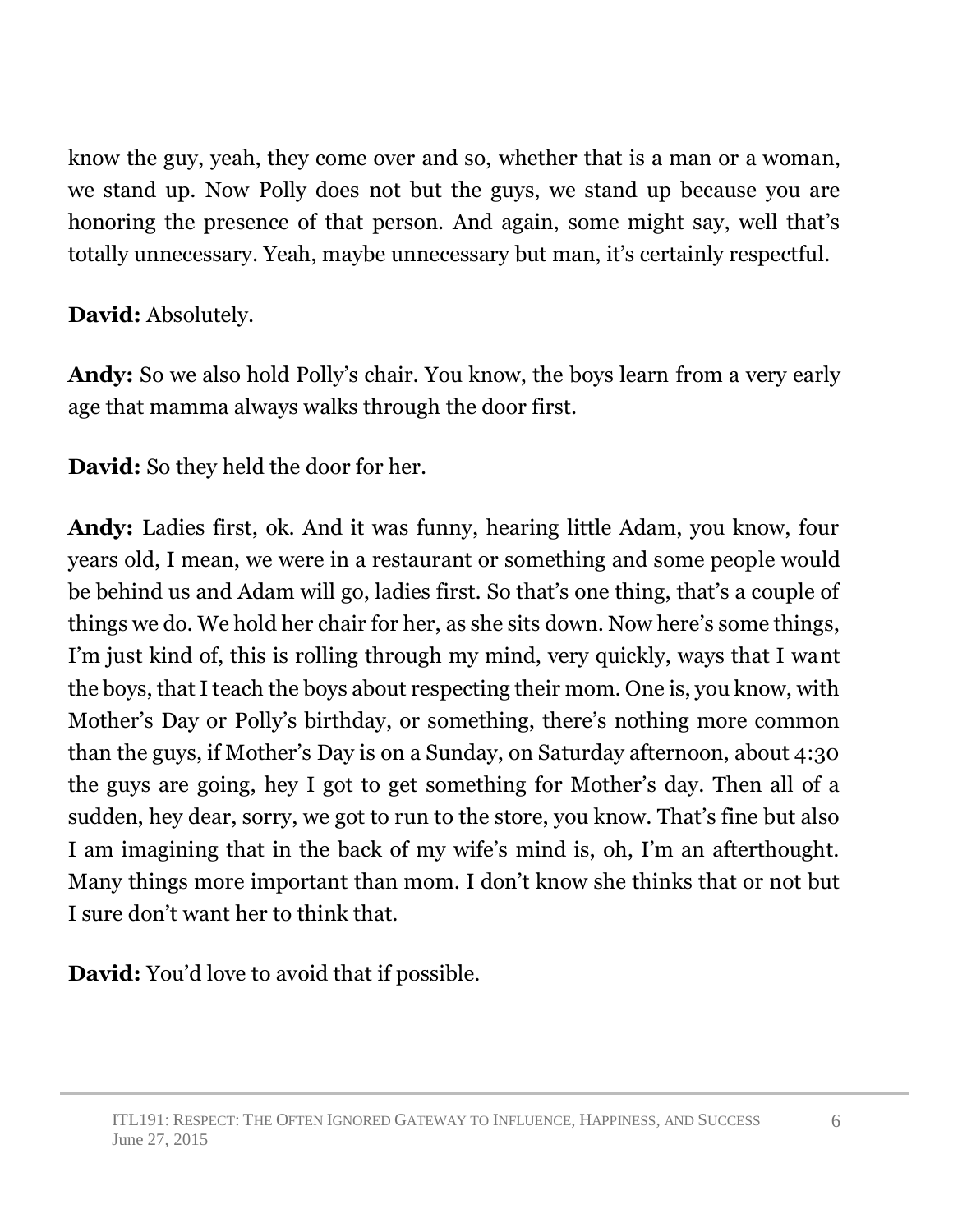**Andy:** So I don't want and so I will talk to the boys and say, now, let me ask you this, how do you want your mom to feel? Do you want your mom to feel like she is the queen and that you appreciate her and you respect her and you're so grateful for her. Is that how you want your mom to feel? Or do you want your mom to feel like, that you don't ever think about her and that it's like, anything you do for her, you only do it because you have to. So obviously the boys say, oh we want her to feel great. I said, then listen to me. I'm going to give you a heads up about Mother's Day. I'm going to give you a heads up about mom's birthday. You will know ahead of time. So just understand that one of the best things you can do, is if Mother's Day is on Sunday, get your shopping done on a Tuesday. And then the rest of the week, what you want to do, is like, a couple of times just say, hey mom, I have you fixed up for something.

**David:** You're taken care of.

**Andy:** You know. Sunday's a Mother's Day and I'm excited about what I got you. Because you're letting her know, hey you're thinking about it, you've prepared for it, she is important, ok.

**David:** Absolutely. And I was going to say, one thing, as you're talking, it's popping into my head, this is

**Andy:** Is Stephanie's birthday, is tomorrow morning?

**David:** No I'm good, she's good. But yes dear, I have a present for you, if you're listening. You keep connecting rightfully so but you keep connecting this to down the road with job interviews, career, education and all of that is true. A by product also of the way your boys are treating their mother, your wife, is that, that will roll over to how they treat their girlfriends. And the relationships that they will begin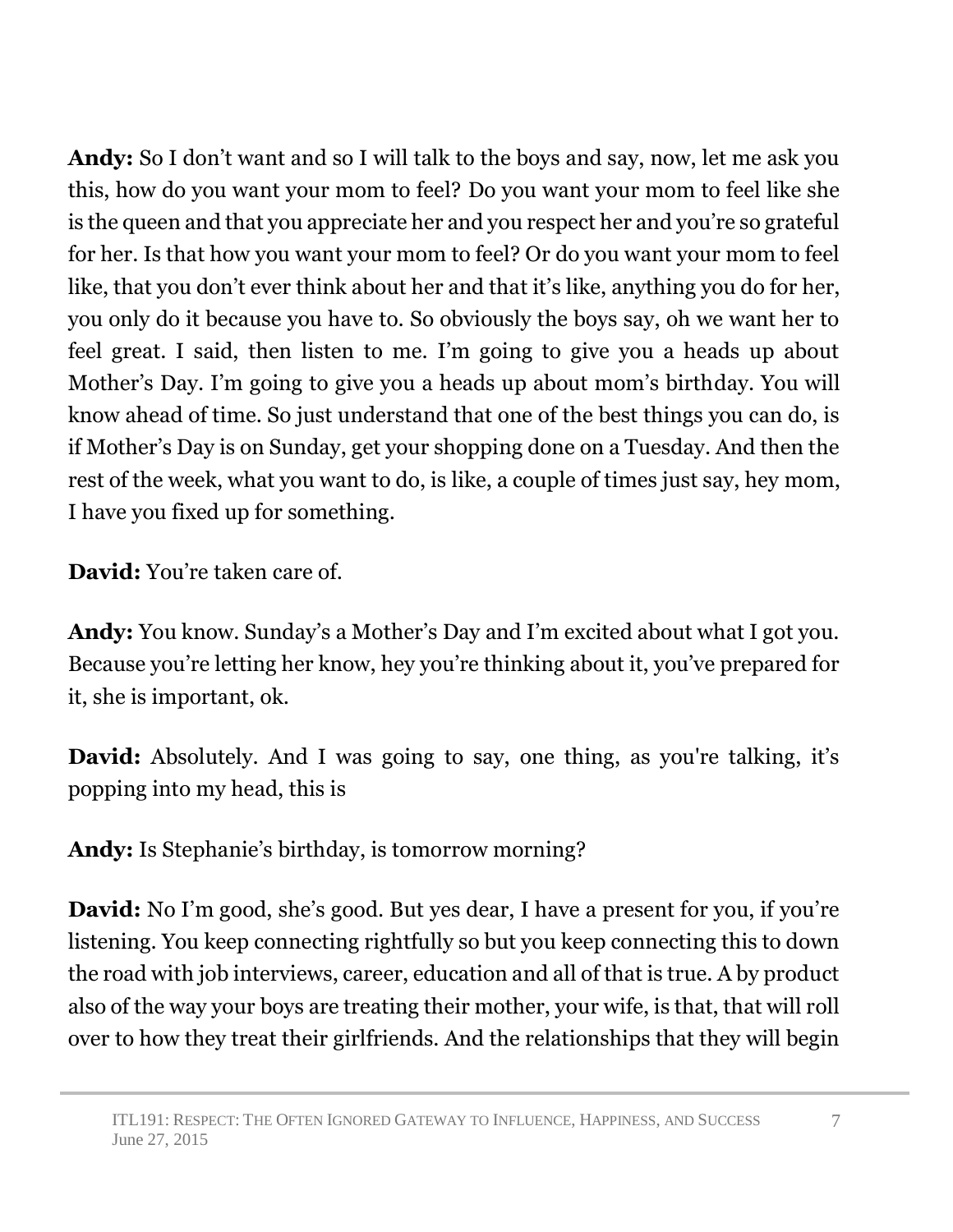to have in the coming years. Now they're 15 and 12 so there's not anything overly serious at the moment but in the next five to ten years, you can pretty much expect that, that will take place and it is true that guys treat their girlfriends very similar to the way that they treat their mother.

**Andy:** I want to tell you something else too. Because you're exactly right. But here's something that I'll bet, you didn't think about David. It is, I am creating protection for my boys with whom they will marry. Because if you do something like that, if you are respectful and you're preparing and you're honoring, then you also notice, I mean, if you're doing that for mom, if you know that dad is doing that for mom, we'll you dadgum sure notice whether mom is doing that for dad, ok. And so they not only see how I treat Polly, they not only know how they want to treat their mother, they're also very aware of the importance of these kind of things. And so what I'm saying is, are they likely to marry somebody who when they get into the relationship, they realize, this person is not respectful and this girl is not really thinking about them and this girl's not. I mean, it's protection.

**David:** Exactly. And this works both ways. This is kind of reemphasizing the importance of standards because not just for your sons but for anyone who's listening, for your daughters. Your daughters can and should expect the guys that they're dating, to do the things Andy that you're talking about.

**Andy:** Right. There's a guy in my town, man, I love this guy and his wife. And his name is Ken Grimes. And Ken Grimes is the city manager of Orange Beach. And we have two sons, Ken and his wife have two daughters. And one of the daughters, who I have heard about since forever because, dad, she's the prettiest girl in the 4th grade. Dad she's the prettiest girl in the 5th grade. Dad she's the prettiest girl in the 6th grade. Well now, now, she's 15 and my boy is 15 and they don't date. And I'm like, come on dude, she's the prettiest girl in high school. But it's very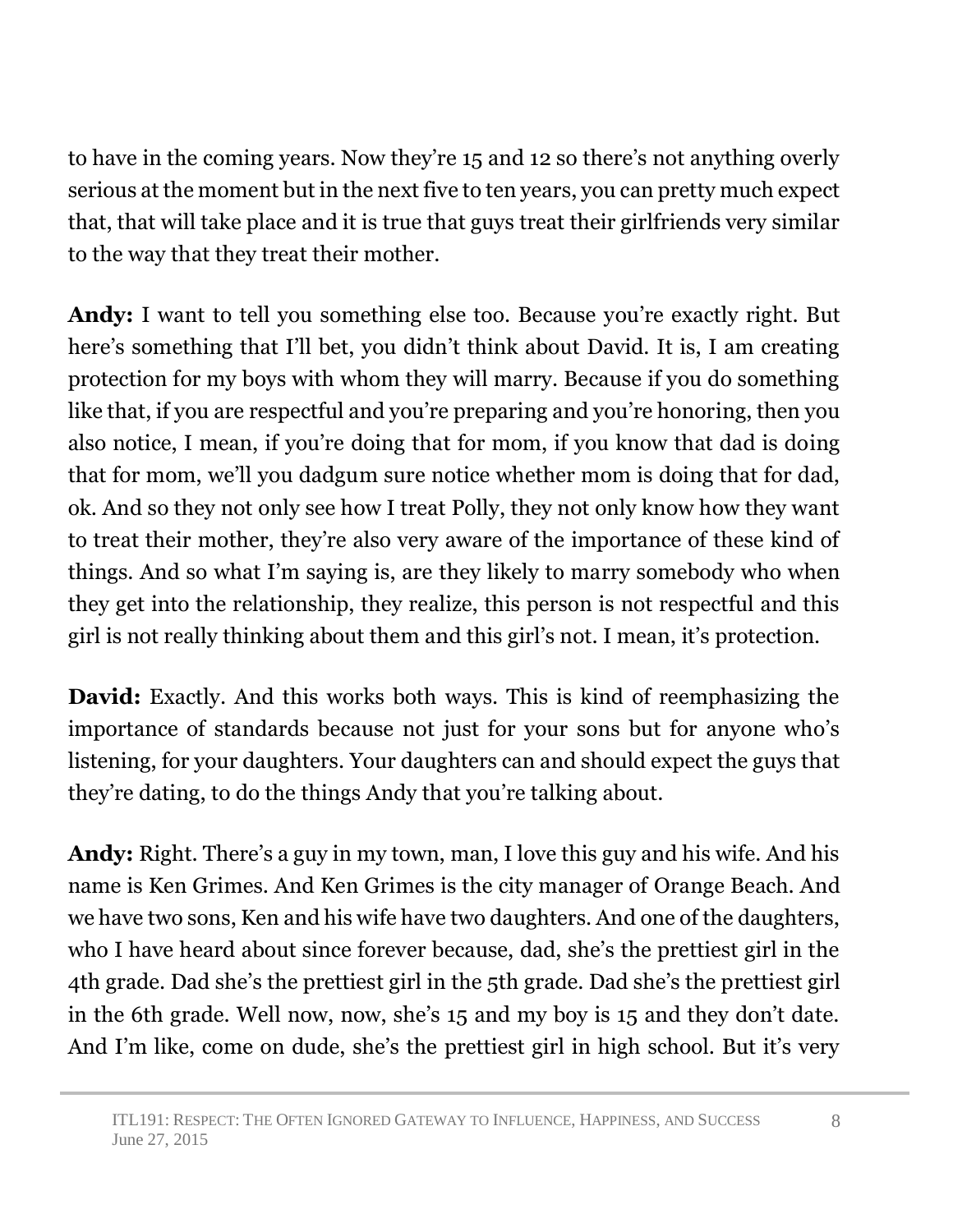funny, the one of the reasons that I love Ken, is because he is raising, now who knows if Caroline and my son are ever, and I know, guys please do not tell Austin I ever mentioned.

**David:** I was gonna say.

**Andy:** Because he's going to go, dad please, oh my God, you're killing me. And so don't say it. I mean, they're probably never gonna get together. However, Ken and his wife are really preparing those young ladies for a very happy future with some young man. And it's awesome to see because of the way Ken treats his wife, because of the way Ken treats his daughters, those girls, they will have very high expectations of a young man, and they should.

**David:** Absolutely. That's what I was going to say, they should.

**Andy:** A couple of other things I was thinking about, about the question. It is, there are little bitty acts of service that we watch. And I really try to watch to, and I'm not great at this but I really try to direct the boys that I know that on a day that we're all at home, hey guys, mom's taking a nap, let's make sure this playroom is cleaned up, let's make sure this kitchen, let's clean this so when mom comes out, she looks at this and there's not a single thing that she has to think, oh I have to do that. And so there are little bitty things that we can do, that, you know, when you think about it, they make your home a happier place to live, because you have the ability to teach your children how to take stress away from another human being, certainly in our home.

**David:** Absolutely.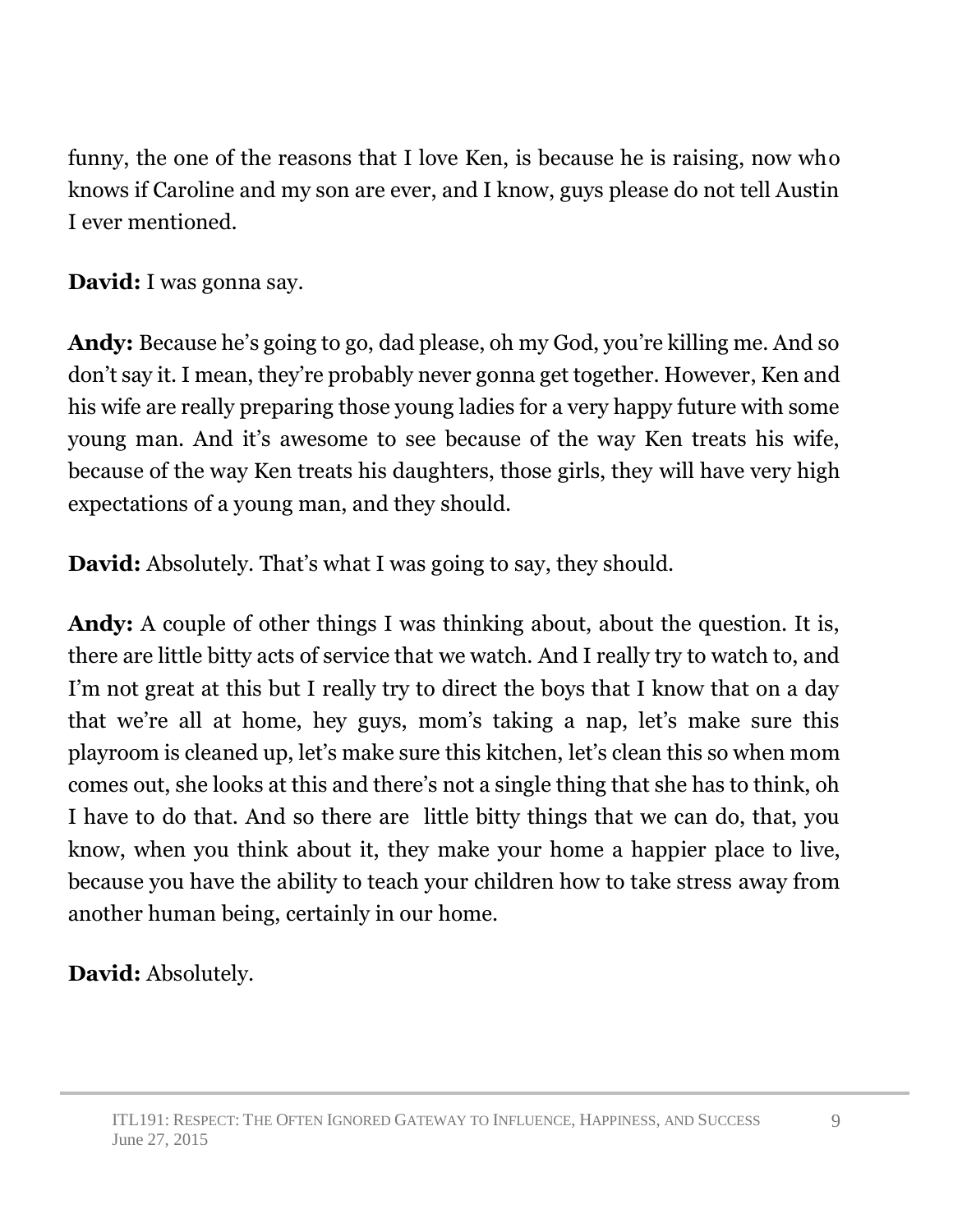**Andy:** Ok. And so those little things, there are some things that you know, and poor Polly, she's got me, I'm a guy, Adam, he's a guy, Austin, he's a guy, Carver our dog, he's a guy. And so sometimes I know that Polly feels like overwhelmed with guy stuff. And so we want to be assistive to watching some of the things she wants to watch, and to listening to some of the music she wants to listen to. And here, can I tell you a big one, this is, oh my God, when we travel, and don't tell Polly I said this, ok. But when we travel, we drive to Nashville as a family, we, guys, we just want to get there, just get there. I don't care if we're going down the street or if we're going to drive across the country. Just get there, ok. And so, we got to eat, alright let's wheel in here, really quickly, throw some food in the car and we'll be on the road in two minutes.

**David:** That's right, yep.

**Andy:** You know, just go to drive through. But Polly, she wants to stop and go in somewhere and sit down and eat. And I'm going to tell you, I mean, it drives us crazy. We're like, oh my. So I will get with the boys before a trip. I'll take the boys, don't tell Polly I do this, I'll tell the boys, I'll say, alright now, mom is going to want to stop and eat, and their eyes will roll. I said, now guys listen, we have plenty of time, we're gonna get there, plenty of time, and so mom is going to want to stop and eat. And so there's not gonna be any groaning, no sighs, ok. You know, and you give me a kick under the table if I ask for the check too early. Because that's the thing, because I'm like, when we're in a restaurant, ok, we're not going to eat dessert, ok, if you give me the check, I'll have this paid for by the time you get through eating. And by the time you get through eating, we can get up and we can go. Well to me, to Polly, that's rushing her.

**David:** And defeating the whole purpose of why she's there in the first place.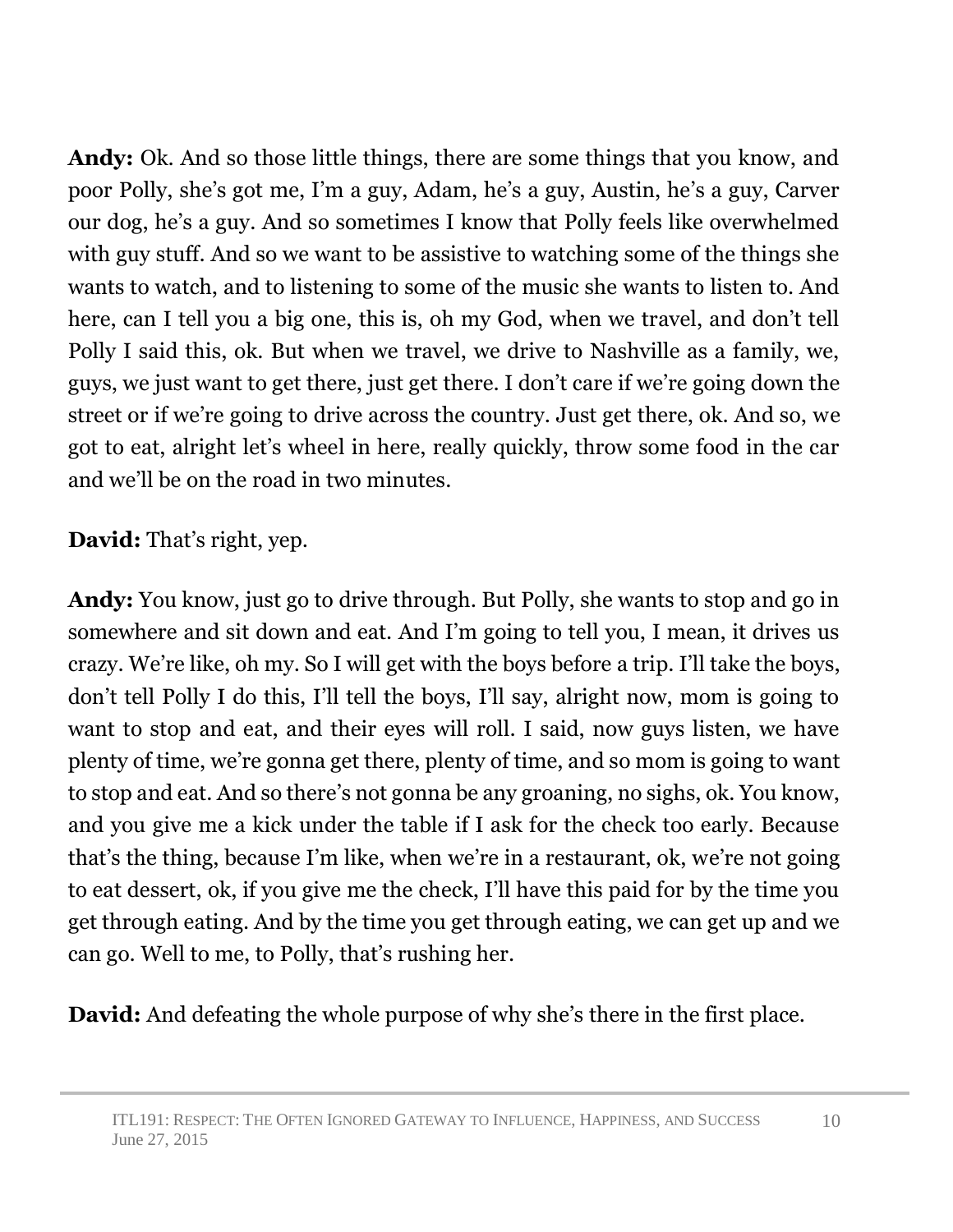**Andy:** So I tell the guys, I said, so just kick me under the table if you see me eyeing the waitress or looking around the restaurant, where is she, where is the guy. And so, but also we wanna make each other laugh. Find ways to make each other laugh. Now our boys, we don't have any problem with that seemingly. But I'll tell you something, recently that really cracked our family up. This is kind of nothing but one of Polly's little, I don't know, pet peeve or something, I mean she's not really on it but she's mentioned it several time. One of the boys went, I hate so and so, I hate doing da da daa or I hate broccoli or whatever. Well we were sitting one night and Polly said, there's that word, don't say that word. That just sounds bad. And Austin, he kind of looks and he says, mom why? What's wrong with that word? And I looked over at her really seriously and said, dear, why do you hate the word hate? And she just cracked up, we all just cracked up. So anyway, look for ways to teach your children how to defuse a situation.

**David:** Yes, how to laugh together.

**Andy:** How to laugh together, how to honor somebody. And nothing honors somebody like your time. And I'm horrible with that because I'm always, I'm thinking way ahead, my mind's raising. And everything I got to do. And you know David, you know, I mean, I'm working on three books right now. I don't know if I'll ever catch up. And so, I am very, you know, I'm very likely to, or I tend toward thinking about something else when something is right in front of me. And so, but that's not very honoring and that certainly is not honoring to my wife. And so I have to really work on that. And I want the boys to see me good at that before I die. Anyway, that's it. That was a great question.

**David:** That's really good, very good. Andy thanks for your thoughts, Carl thanks for the question, that's really a great follow up from a previous episode. And if you'd like to jump into the conversation, we would love to have a question from